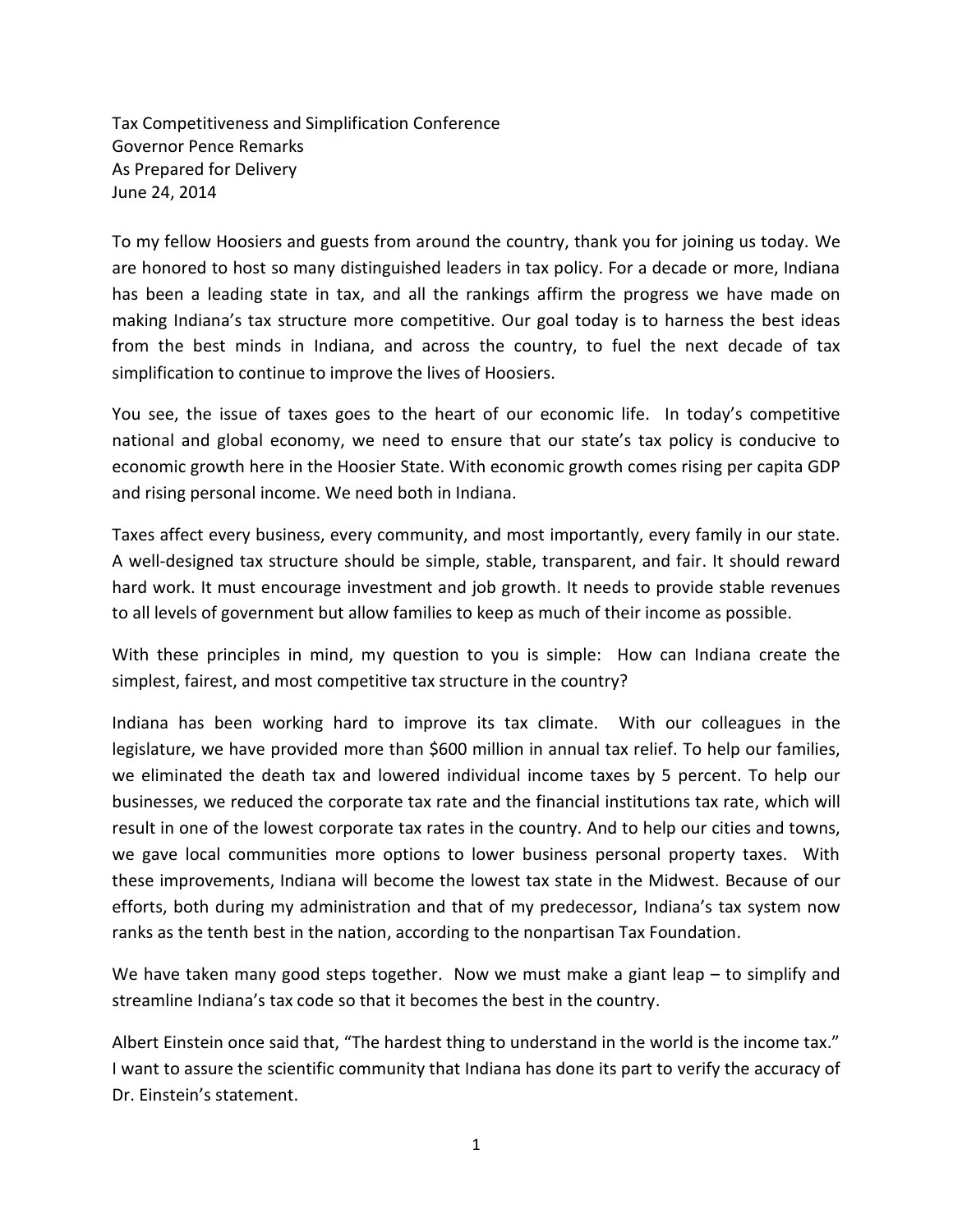According to the Progressive Policy Institute, Indiana has one of the most complex tax codes in the nation. Since 1993, Indiana's individual tax return form has quintupled in size, from two pages to ten. The tax instruction booklets have more than doubled in size, from 28 pages to 60 pages.

Tax complexity imposes real costs on families. Based on data from the IRS, the average individual Hoosier taxpayer spends about twelve hours and \$210 dollars to prepare their federal tax forms. Nationally, Americans spend roughly 6.1 billion hours of time, and another \$31.7 billion dollars on tax software and other out-of-pocket costs, to comply with the federal tax code. Everyone needs a great education, but millions of Americans should not need JDs, PhDs, or CPAs to do their own taxes.

How much better off would we be if we could spend that time and money helping our communities, or simply taking our families to the park? By simplifying our tax system, we can cut the tax burden on every Hoosier taxpayer.

Since the earliest days of our Republic, our leaders have recognized the value of simplicity in the tax system. In 1784, Thomas Jefferson wrote to James Madison and asked, "Would it not be better to simplify the system of taxation rather than to spread it over such a variety of subjects and pass the money through so many new hands?" We all know that the Founding Fathers hated the concept of taxation without representation. I'm not sure that they would love how we've handled taxation with representation.

Indiana today imposes more than three dozen separate and distinct tax types, each with its own rate and regulatory regime. We tax personal income and corporate income. We tax real property and business personal property. We tax the fuel used in motor vehicles. We tax hotel stays and tickets to sporting events. We tax the sale and use of products and utilities. And that's just a start.

While many of these taxes are necessary and dedicated to specific programs, each one adds another layer of complexity to our system. I was pleased to work with the General Assembly in 2013 to completely eliminate the inheritance tax, and we will always look for opportunities to eliminate and simplify the taxes that remain on our books.

Our tax system is also marked by a number of inconsistencies. Sometimes, we tax products in one place but not another. If you go to a movie at a theater, you don't pay sales taxes, but if you buy a DVD of that same movie at a store, you do. If you buy a pizza at a restaurant, you pay sales taxes, but if you buy a frozen pizza from the grocery store, you don't. If you buy a lawnmower, you pay sales tax, but if you hire a company to mow your lawn, you don't.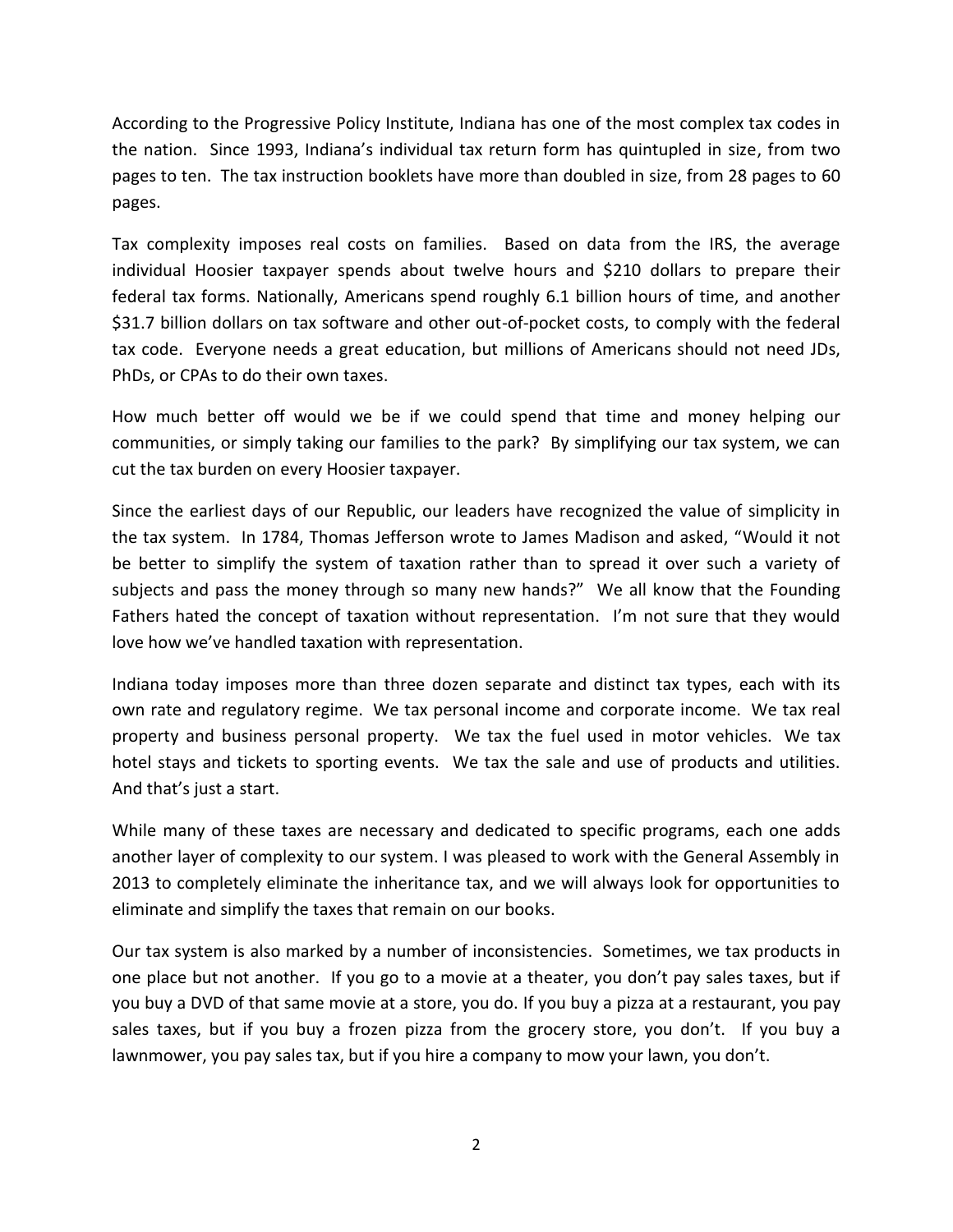Other times, we tax the same product more than once. Motor vehicles are subject to sales taxes and annual excise taxes. A trip to a restaurant can result in sales taxes and food and beverage taxes. Contrast our tax code with the views of Thomas Jefferson, who wrote that, "Taxes on consumption like those on capital or income, to be just, must be uniform."

Indiana's tax code not only conflicts with the vision of simplicity set out by the Founding Fathers, it has not kept pace with the realities of commerce in the twenty-first century. The foundation of Indiana's tax laws dates from the 1950s, more than a half-century ago. In today's economy, these laws lead to confusion and uncertainty.

For example, Indiana is the only state in the nation that still uses an outdated test, which dates from the 1930s, to determine when farmers and manufacturers have to pay sales taxes on certain purchases. On a weekly basis, this test confuses and infuriates taxpayers. This type of complexity forces companies to devote time and money into compliance and litigation, rather than serving their customers or innovating for the future.

Some of our tax laws actively discourage companies from bringing jobs to Indiana. Indiana taxes certain income based on where the company incurs its costs, rather than on where the company earns its income. As a result, our tax law creates an incentive for companies to locate facilities and jobs in other states, while selling their goods and services to Hoosiers—without paying income taxes here. This law not only costs Hoosiers jobs, it effectively punishes Indianabased companies that choose to locate their operations here in our state.

That brings me to another fundamental value: fairness. In 1985, President Ronald Reagan delivered a speech to the nation calling for sweeping legislative changes to the federal tax code. He noted that the tax system had become, and I quote, "complicated, unfair, cluttered with gobbledygook and loopholes." Over time, Indiana's tax laws have become more complex and less transparent. Too often, tax carve-outs distort the flow of capital and labor and put government in the improper position of picking winners and losers in the marketplace.

In the long run, these types of policies also harm the businesses themselves – and sow the seeds of economic stagnation. As Mancur Olson explained in *The Rise and Decline of Nations*, and as experience around the globe has confirmed, subsidies and preferences corrode the foundation of our economy.

Perhaps most importantly, tax carve-outs diminish the confidence of the average American in the fundamental fairness of the tax system. When respect for the law fades, voluntary compliance with the law deteriorates. In Washington, the federal government is seeking to hire thousands of new tax collectors to enforce complex laws that no one could fully understand. I truly believe that, by simplifying our tax system, Indiana will increase voluntary compliance and also reduce the costs that taxpayers incur as they try to navigate the current system.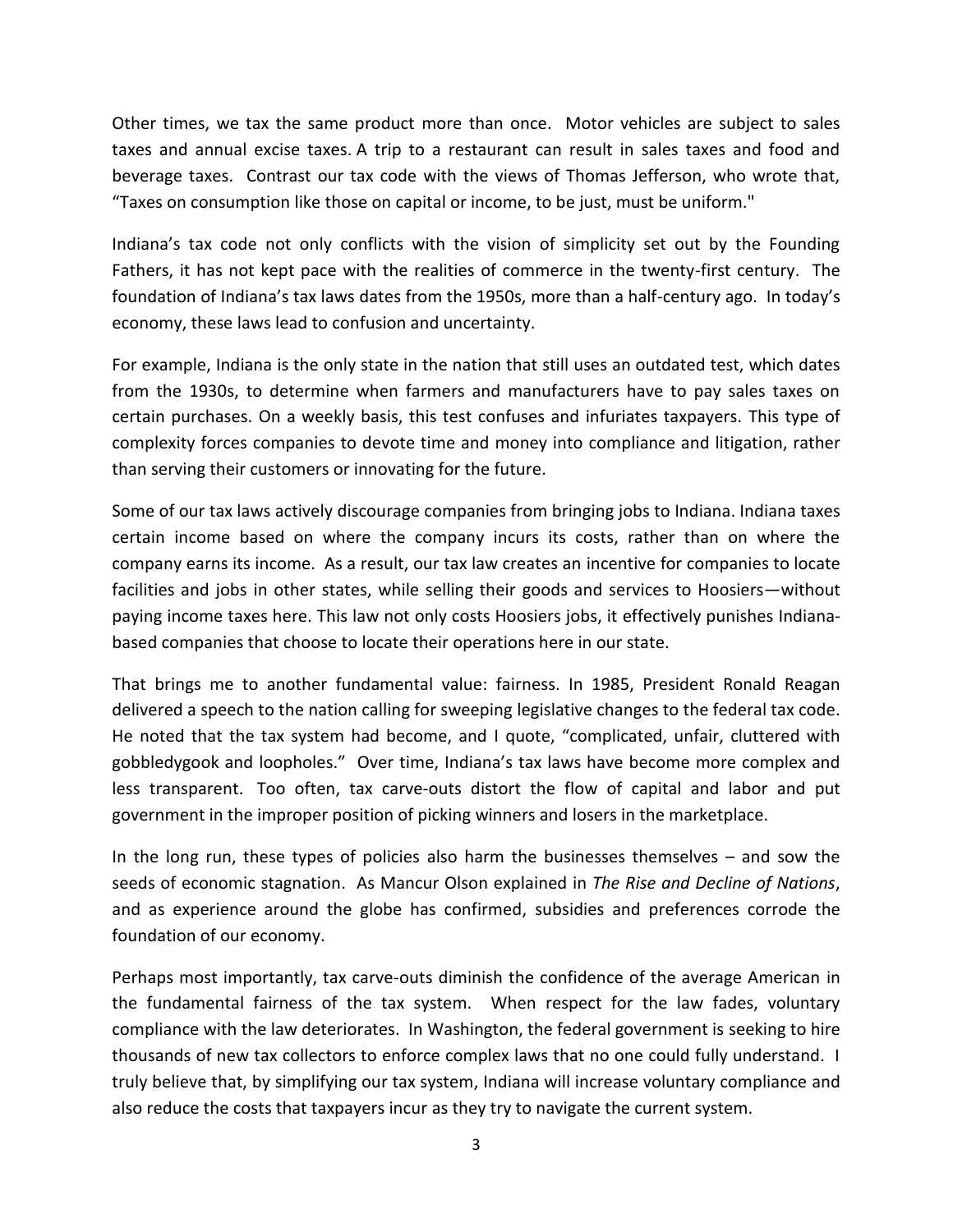Today, I repeat the calls of Presidents Jefferson and Reagan for a tax system that treats all taxpayers fairly. By simplifying our tax system, we can create a more level playing field for all businesses and all taxpayers.

As we discuss sound tax policy, we must keep in mind the underlying importance of taxes to our communities. As Oliver Wendell Holmes said, "Taxes are what we pay for [a] civilized society." Of course, if Holmes is right, Illinois must have the most civilized society in the world!

Any tax system must ensure stable, sustainable funding for all levels of government. Any tax system must also preserve the incentives for businesses to invest in plants and jobs in local communities. We must keep in mind that any tax on business is, ultimately, passed along to the consumer as part of the price structure for that product. However you slice it, people pay taxes, whether directly to the government or through higher prices for goods and services. Our job is to design a tax system that satisfies the legitimate needs of government as efficiently as possible, while preserving every incentive for the private sector to invest in the future and create jobs for Hoosiers.

As I close, let me remind all of us that embarking on tax simplification requires courage. As we all know, many interests are embedded in the code's structure, and changing the code for the better is fraught with politics. But I know all of you believe, as do I, that we need to keep the taxpayer – who is usually a mom or a dad, a grandmother or grandfather, as well as an entrepreneur or business owner or employee – front and center in our minds. Our tax code should encourage them as they save and invest and plan for the future. The code should keep cynicism at bay and make fairness a hallmark of how we do business in Indiana.

With these goals in mind, I am delighted that we are joined here today by many officials from towns and counties across the state, as well as by tax scholars from around the state and country. Working together, we can develop the best ideas to meet all of our goals, and build upon what we accomplished last year.

Finally, let me stress that, as Hoosiers, we have a duty to build upon these accomplishments. If we stand still, we will fall behind. Indiana is part of a competitive national and global economy. Many of our neighbors are working to improve their business climates, both here in the Midwest and around the country. As an American, I applaud their efforts, but as a Hoosier, I know that we have more work to do.

Later this summer, the Commission on Business Personal Property and Business Taxation also will consider ways to improve Indiana's tax system. It will consider specific legislative proposals for the next session. I challenge the members of that Commission to carefully review and consider the proposals and ideas discussed at today's conference. Working together, we must design a tax system for 2015 and beyond, not 1950 and before. We must create a tax structure